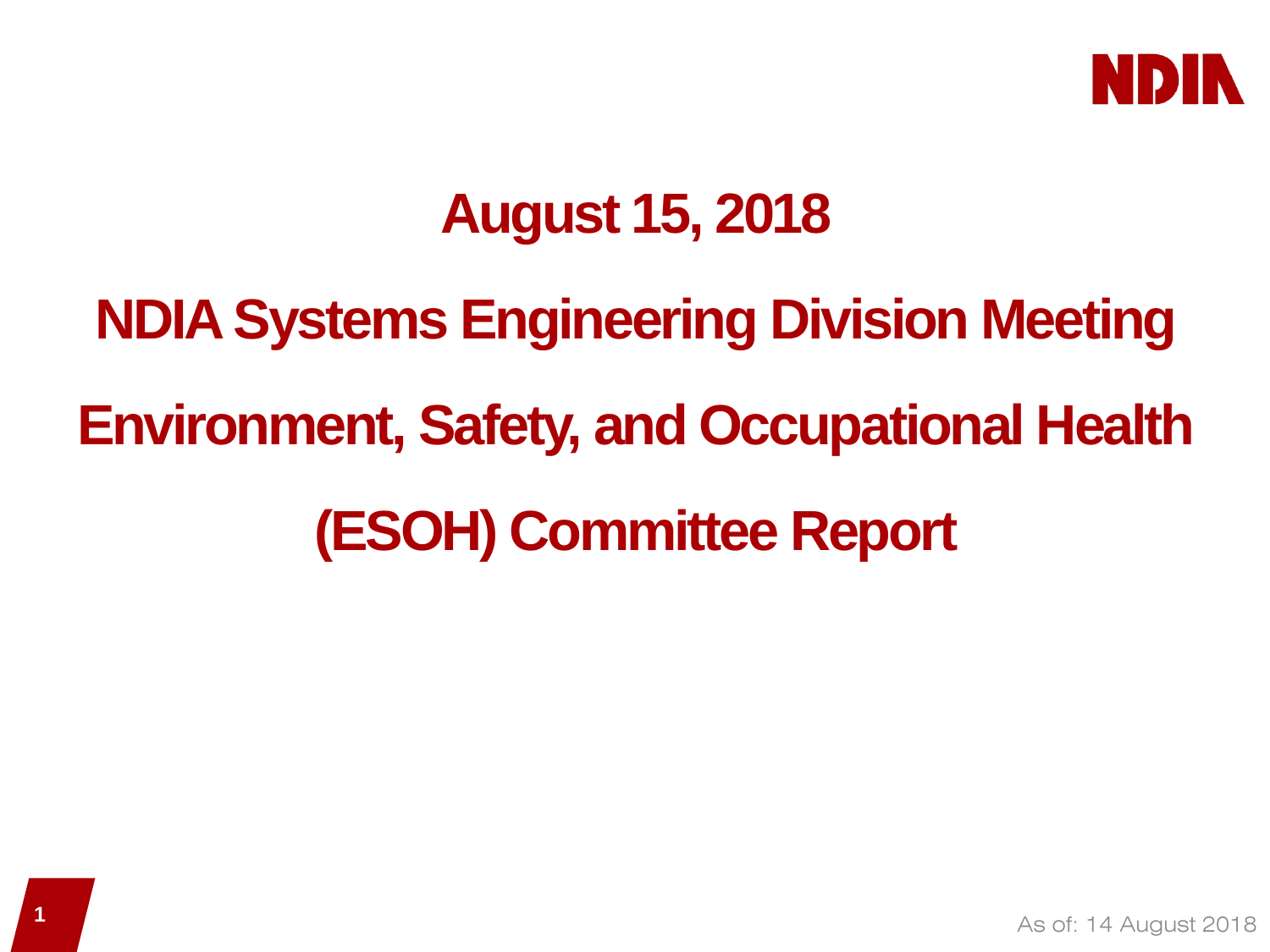# **Status Update**



| 2018 Tasks                                                                                                                                                                                                                                                                                                                      | <b>Status</b> | Accomplishments (deliverables, etc.)                                                                                                                                                                                                                                                                                                                                                                                                                                                                                                                                                                                                                                                                                                                                                                                                                                                                                                                                                                                                                                                  |
|---------------------------------------------------------------------------------------------------------------------------------------------------------------------------------------------------------------------------------------------------------------------------------------------------------------------------------|---------------|---------------------------------------------------------------------------------------------------------------------------------------------------------------------------------------------------------------------------------------------------------------------------------------------------------------------------------------------------------------------------------------------------------------------------------------------------------------------------------------------------------------------------------------------------------------------------------------------------------------------------------------------------------------------------------------------------------------------------------------------------------------------------------------------------------------------------------------------------------------------------------------------------------------------------------------------------------------------------------------------------------------------------------------------------------------------------------------|
| 1. Clarify critical misunderstandings of SE ESOH<br>management requirements:<br>(1) ESOH compliance and risk management<br>(2) ESOH risk reporting at technical & program<br>reviews/fielding decisions<br>(3) Why ESOH "residual" risk concept eliminated<br>in 2012<br>(4) ESOH risk acceptance for systems in<br>sustainment | On Hold       | DoD and Services Emphasis on Prototyping, Rapid Prototyping, and Rapid Fielding<br>includes:<br>1. Elimination or streamlining of compliance with DoDI 5000.02.<br>2. Emphasis on cost, schedule, and performance risk management.<br>3. Lack of clarity on expectations for management of ESOH risks and requirements,<br>even though failure to effectively manage ESOH will impact cost, schedule, and<br>performance risks.                                                                                                                                                                                                                                                                                                                                                                                                                                                                                                                                                                                                                                                       |
| Determine the minimum set of ESOH<br>2.<br>management data necessary to support<br>successful prototyping, rapid prototyping, and<br>rapid fielding activities.                                                                                                                                                                 | In Progress   | Key efforts:<br>1. Working Hazardous Materials (HAZMAT) management guidance in concert with AIA<br>efforts with the International Aerospace Environmental Group (IAEG) developing a<br>materials and substances declaration process.<br>2. Draft Guide on using MIL-STD-882E for HAZMAT risk management provided to<br>NAS411 Working Group (WG). Feedback from WG requested by 20 Aug.<br>3. Looking to establish severity categories for chemicals on the AIA-DoD Hazardous<br>Materials Target List (NAS411-1). AIA-DoD NAS411 Face-to-Face meeting held 23 July<br>to begin considering adoption of the NAVSEA assignment of MIL-STD-882E System<br>Safety severity categories to Hazardous Materials (HAZMAT) to facilitate risk<br>assessments of HAZMAT applications by allowing programs to focus on exposure<br>probabilities of HAZMAT applications.<br>4. DoD Acquisition ESOH IPT agreed at 31 May meeting to form a sub-IPT to look at a<br>construct for tailored ESOH requirements for Middle Tier of Acquisition. First meeting<br>held on 6 Aug to discuss approach. |
| Assess how to include ESOH compliance<br>3.<br>requirements and risk data in Digital Engineering<br>(DE) models                                                                                                                                                                                                                 | In Progress   | Reaching out to Modeling Simulation Committee.<br>$\bullet$<br>Participating in OSD/Service Digital Engineering Working Groups.<br>Participating in NDIA SE Division Mission Engineering Initiative.<br>Participating in Digital Engineering Information Exchange Working Group (DEIXWG)<br>- Attended Inaugural Meeting on 9 Jul.                                                                                                                                                                                                                                                                                                                                                                                                                                                                                                                                                                                                                                                                                                                                                    |
| 4. ESOH Committee Meetings                                                                                                                                                                                                                                                                                                      | In Progress   | Holding ESOH Committee meeting this afternoon.<br>$\bullet$<br>Committee meeting to follow each SE Division meeting.                                                                                                                                                                                                                                                                                                                                                                                                                                                                                                                                                                                                                                                                                                                                                                                                                                                                                                                                                                  |
| 5. NDIA SE Conference ESOH Track                                                                                                                                                                                                                                                                                                | In Progress   | 18 abstracts for the ESOH track. Mr. Gold of ODUSD(R&E) and Mr. Asiello of<br>OASD(EIE) key note presenters.                                                                                                                                                                                                                                                                                                                                                                                                                                                                                                                                                                                                                                                                                                                                                                                                                                                                                                                                                                          |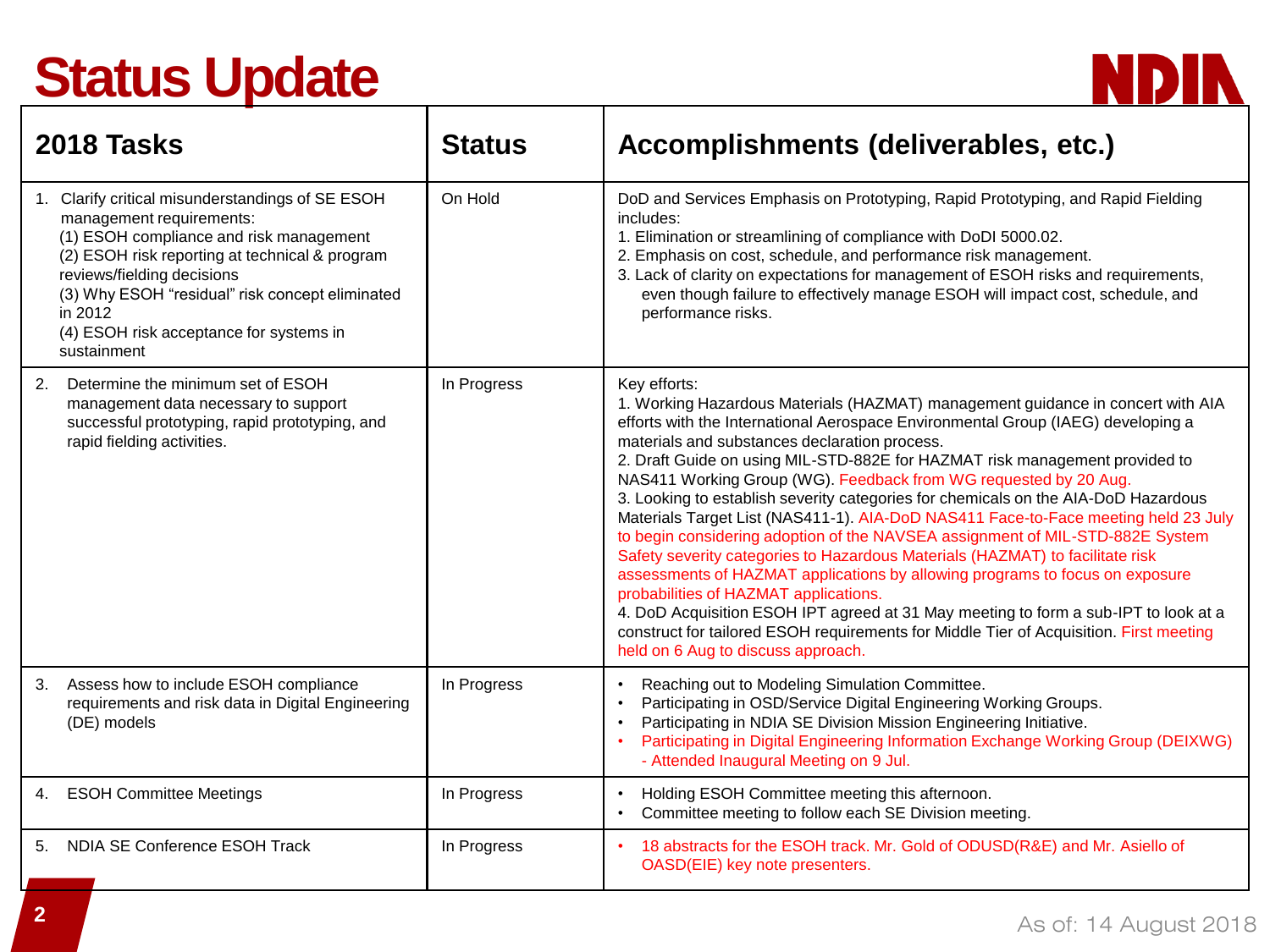# **Proposed ESOH Track – SE Conference**

| <b>NDIN</b> |  |
|-------------|--|

| Abstract# | <b>Abstract Title</b>                                                                                                                                                 | <b>Presenter</b>                          |
|-----------|-----------------------------------------------------------------------------------------------------------------------------------------------------------------------|-------------------------------------------|
| 21537     | <b>Digital Engineering</b>                                                                                                                                            | Mr. Robert Gold                           |
| 21355     | Streamlining ESOH in Acquisition: What's on the Horizon?                                                                                                              | Mr. David J Asiello                       |
| 21380     | Adapting ESOH Risk Management for Rapid Prototyping and Rapid Fielding Programs                                                                                       | Ms. Karen Gill &<br>Ms. Lori A Hales      |
| 21312     | Leveraging Industry Standards and Tools in ESOH Risk Management                                                                                                       | Ms. Yvonne Pierce<br>Mr. Tim Sheehan      |
| 21414     | Naval Sea Systems Command's (NAVSEA) Approach for Managing the Risk of<br>Hazardous Material Usage in New Acquisition                                                 | Ms Jessica Klotz                          |
| 21420     | Use of Draft MIL-STD-882E, Task 108, to Prohibit & Eliminate Cr6+                                                                                                     | Mr. Gene B McKinley                       |
| 21393     | An Impact Assessment of the American Conference Governmental Industrial Hygienists 2018<br>Chromium TLV on Naval Operations                                           | Mr. Mark Conlon CIH                       |
| 21412     | Leveraging System Safety to Improve System Security                                                                                                                   | Ms. Melinda K Reed                        |
| 21313     | MIL-STD-882E Revised Level of Rigor                                                                                                                                   | Mr. Doug Peterson                         |
| 21310     | Verifying Software Control Categories (SCCs) Using Quantitative Fault Tree Analyses (FTAs)                                                                            | Mr. Robert E Smith Jr                     |
| 21429     | The Supporting Acquisitions Strategic Objective: APHC Initiatives                                                                                                     | Dr. Timothy A. Kluchinsky Jr.             |
| 21434     | Assessing Acoustic Energy in support Army Modernization                                                                                                               | Ms. Olivia H. Webster                     |
| 21394     | APHC support to the ALU CDC and JCIDS Processes                                                                                                                       | Mr. Robert G. Booze                       |
| 21358     | Revolutionizing Environment, Safety, and Occupational Health (ESOH) in Systems<br>Engineering to Meet Rapid Prototyping/Fielding Under the Middle Tier of Acquisition | Ms. Corey Pressley Plakos                 |
| 21549     | Unmanned System (UxS) IPT and Engineering Precepts for Safe Autonomy                                                                                                  | Mr. Michael H Demmick<br>Mr. Jeff Fornoff |
| 21343     | Operationalizing the Munitions Risk Management Assessment Process                                                                                                     | Mr. Mark Peterson<br>Mr. John Lenox       |
| 21285     | Environmental Life Cycle Assessment of Commercial Space Transportation Activities in the<br>U.S.                                                                      | Dr. Shelia S Neumann                      |
| 21326     | <b>ESOH Risk Management in Middle Tier Acquisition</b>                                                                                                                | Mr. Sherman G Forbes                      |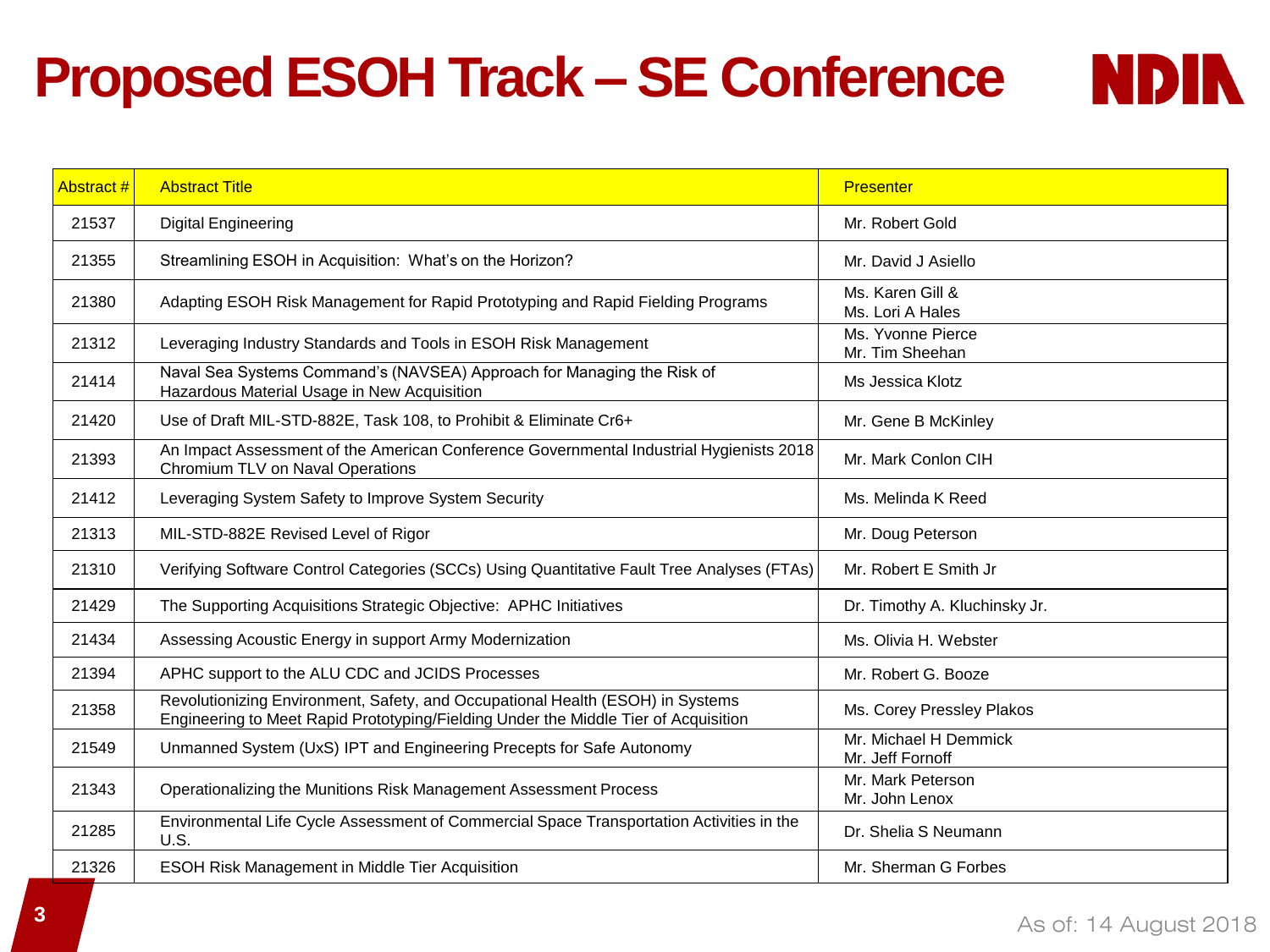# **ESOH Committee Meeting Information**

**DIN** 

- **Date: August 15, 2018**
- **Time: 1430 - 1600**
- **Location: Booz Allen Hamilton, 1550 Crystal Drive, Arlington-Crystal City, 11th Floor (check-in and badge), 5th Floor – Room 5006 (for meeting; seating is limited), POC is Karen Gill**
- **Call-in Number: 877-885-1087; Access Code 8078961500#**
- **DCS Link: https://conference.apps.mil/webconf/NDIAESOHcommittee**
- **Meeting Agenda:** 
	- "Integrating DoD Explosives Safety Requirements into DoD Policies and Processes" by David Schulte, SAIC
	- "DoD Environmental Sustainability Initiative Status" by David Asiello, USD (A&S)/EI&E
	- "EU REACH Hazardous Materials Regulations and Occupational Health Regulations" by Tim Sheehan, Regulatory and Risk Manager, Raytheon Company